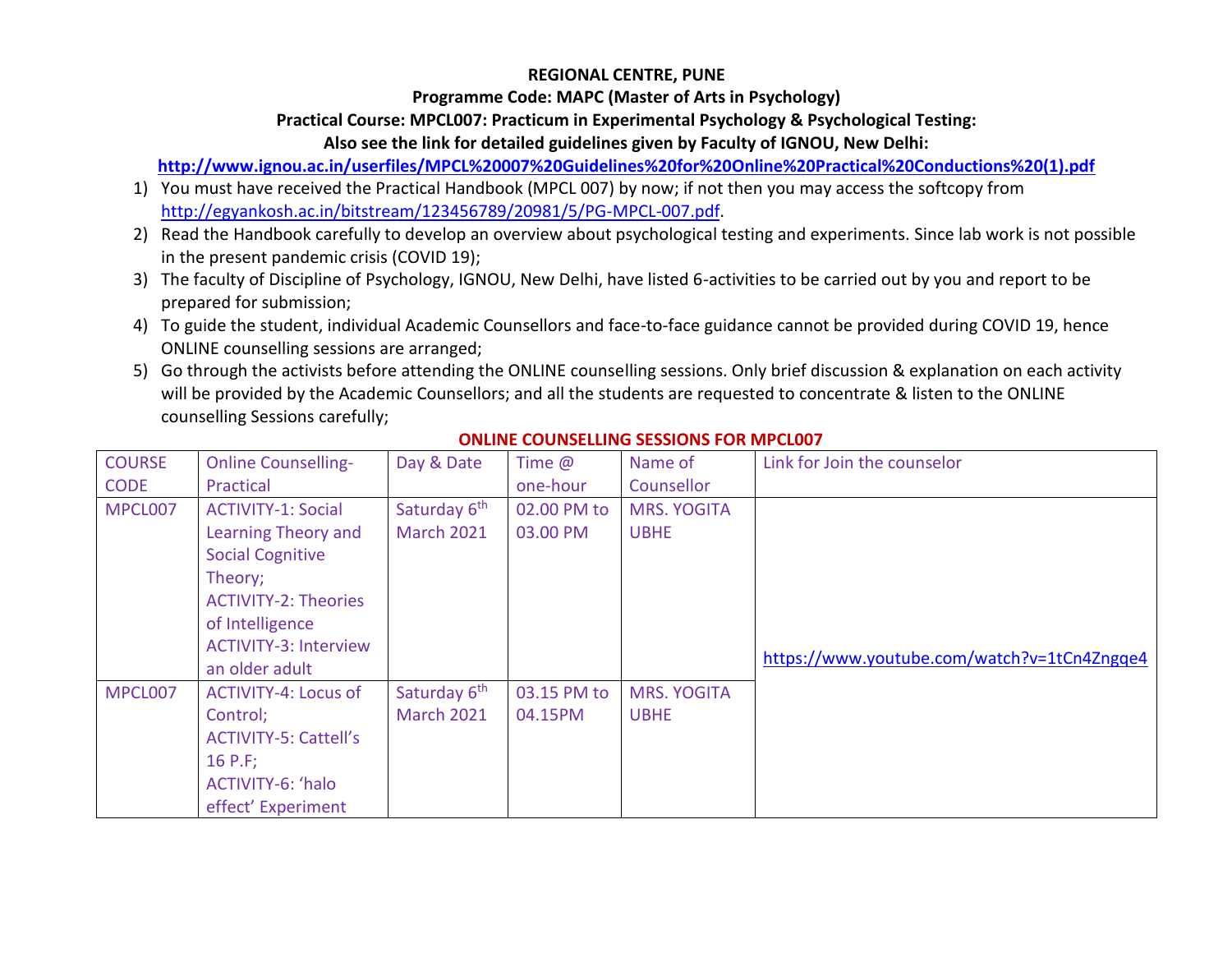### **REGIONAL CENTRE, PUNE Programme Code: MAPC (Master of Arts in Psychology) Practical Course: MPCL007: Practicum in Experimental Psychology & Psychological Testing:**

| Compulsory component, no exemption to any student                                                                                                      |                                                                                           |                                                                                                                                                                               |                                                                                                                                                                                                                                                                                                |                                                                                                                                                                                                              |  |  |
|--------------------------------------------------------------------------------------------------------------------------------------------------------|-------------------------------------------------------------------------------------------|-------------------------------------------------------------------------------------------------------------------------------------------------------------------------------|------------------------------------------------------------------------------------------------------------------------------------------------------------------------------------------------------------------------------------------------------------------------------------------------|--------------------------------------------------------------------------------------------------------------------------------------------------------------------------------------------------------------|--|--|
| <b>Admission Session</b>                                                                                                                               | Eligibility                                                                               | <b>Term End Exam Session</b>                                                                                                                                                  | <b>Important information</b>                                                                                                                                                                                                                                                                   | Link to submit the report                                                                                                                                                                                    |  |  |
| 1-year admitted under<br>January-2020 (or) Before<br><b>Admission Session</b><br>1-year admitted under<br><b>July-2020 Admission</b><br><b>Session</b> | <b>Eligible to complete</b><br><b>MPCL-007</b><br>Eligible to complete<br><b>MPCL-007</b> | <b>Evaluation &amp; Vivo-voce</b><br>will come under<br><b>DEC-2020 Exam Session</b><br><b>Evaluation &amp; Vivo-voce</b><br>will come under<br><b>June-2021 Exam Session</b> | IGNOU will not evaluate, if:<br>(a) submitted under wrong link;<br>(b) submitted under wrong enrolment no.<br>(c) submitted twice;<br>(d) scan not proper, report not readable,<br>report not opening etc.;<br>(e) submitted as hard copy-not accepted;<br>(f) submitted by email-not accepted | https://forms.gle/xEHSxniosfNEANxz9<br>The July 2020 admitted Learners do not<br><b>Submit the Practicum File in above Link.</b><br>The New Link & Due date will be send to<br>you in the month of May 2021. |  |  |
| After Online submission you will get an acknowledgement from Google and IGNOU will not send any acknowledgement                                        |                                                                                           |                                                                                                                                                                               |                                                                                                                                                                                                                                                                                                |                                                                                                                                                                                                              |  |  |

#### **HOW TO SUBMIT MPCL007 PRACTICAL ACTIVITY REPORT**

- **(1) All the 6-Activities are compulsory**, complete and prepare the report;
- **(2) The Page-1 (cover-page)** of the file should have the following details: (a) Enrolment Number and Student Name, (c) Programme Code, (d) Course Code (e) Study Centre Code, and (f) Student Signature; (g) Table of content, giving the Activity number & pages;
- **(3) The Page-2** of the file should have photocopy of the IGNOU Student ID Card;
- **(4) All 6-activities combined**, it should be made as a single file; Use A-4 size paper (ruled or un-ruled), total size of the Practical Report should be approximately 15 pages (leaving page 1 & 2 as stated above)
- **(5)** You have to **fill-in the Google Form**, do not make any mistake (Enrolment Number; Study Centre Code, Course Code and your Email ID);
- **(6) Attach the single file**, as word-file if typed [OR] as Scanned .pdf file if hand-written;
- **(7) Online Report Submission Link**: **<https://forms.gle/xEHSxniosfNEANxz9>** (**The July 2020 admitted Learners do not Submit the Practicum File in above Link. The New Link will be send to you in the month of May 2021**);
- **(8)** After Online submission you will **get an acknowledgement from Google** and IGNOU will not send any acknowledgement;
- **(9)** (a) Do not make any mistake in ONLINE Submission (b) Hard copy not accepted; (c) Submission by email not accepted;
- **(10) Only for Dec 2020 exam Session (Admitted in Jan 2020 & Before) Last date for MPCL007 Practical Report** submission is **21 st March 2021; there will not be any date extension**

**Internal Evaluation: Report: 50 Marks: Based on the practical report, organized way of presenting the content, and overall understanding of the test/activity as reflected in the report.** 

**External Evaluation : Viva Voce: 50 Marks: Based on the viva-voce conducted by the External Examiner as a Term End Examination**

**Date and time of Vivo-Voce will be done batch-wise & intimated to students separately, in the month of April (last week) & May (first week)**